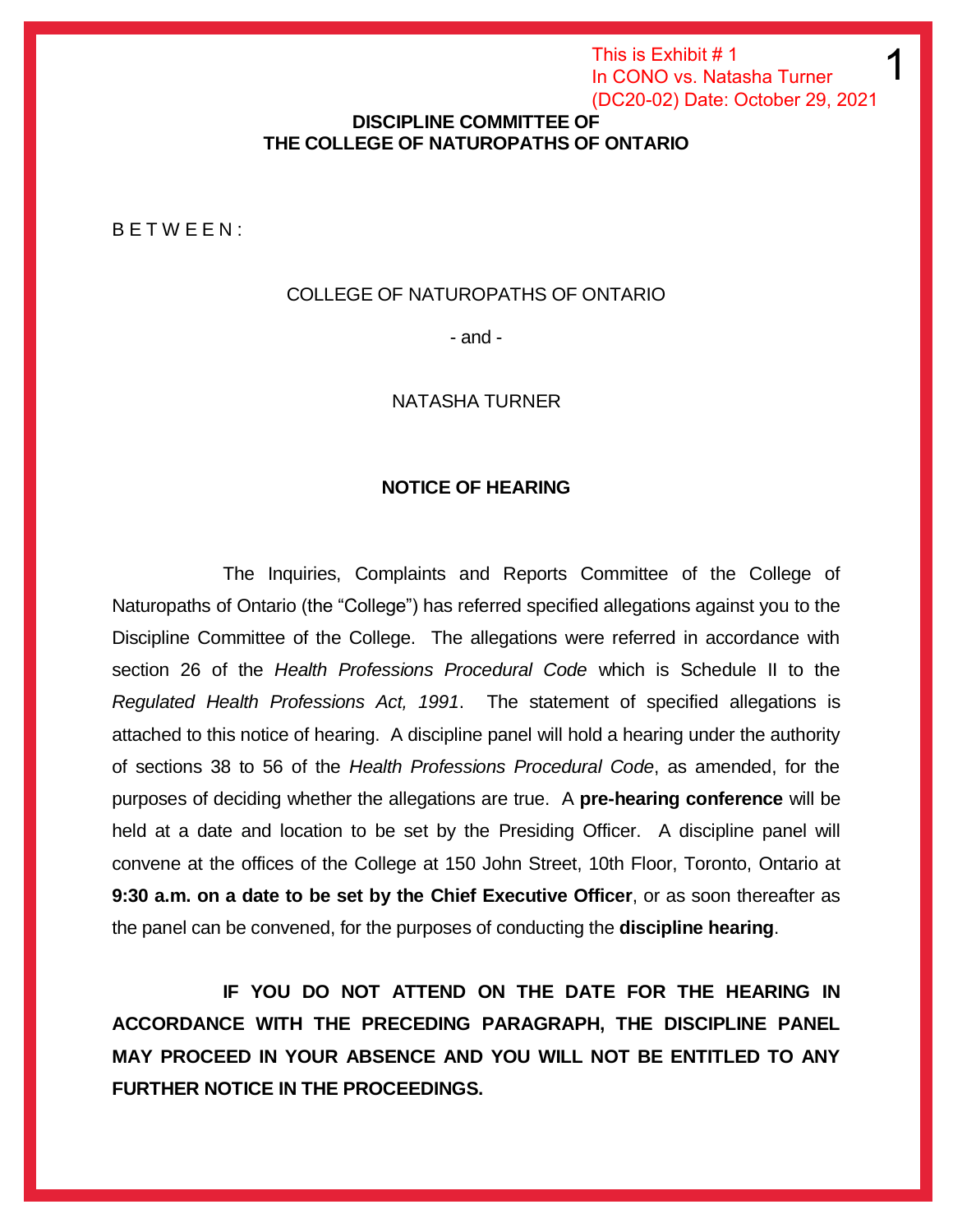If the discipline panel finds that you have engaged in professional misconduct, it may make one or more of the following orders:

2

- 1. Direct the Chief Executive Officer<sup>1</sup> to revoke your certificate of registration.
- 2. Direct the Chief Executive Officer (CEO) to suspend your certificate of registration for a specified period of time.
- 3. Direct the CEO to impose specified terms, conditions and limitations on your certificate of registration for a specified or indefinite period of time.
- 4. Require you to appear before the panel to be reprimanded.
- 5. Require you to pay a fine of not more than \$35,000 to the Minister of Finance.
- 6. If the act of professional misconduct was the sexual abuse of a patient, require you to reimburse the College for funding provided for that patient under the program required under section 85.7 of the *Health Professions Procedural Code*.
- 7. If the panel makes an order under paragraph 6, require you to post security acceptable to the College to guarantee the payment of any amounts the Registrant<sup>2</sup> may be required to reimburse under the order under paragraph 6.

The discipline panel may, in an appropriate case, make an order requiring you to pay all or part of the College's costs and expenses pursuant to section 53.1 of the *Health Professions Procedural Code*.

You are entitled to disclosure of the evidence against you in accordance with section 42(1) of the *Health Professions Procedural Code* and Rules 17-20 of the *Rules of Procedure of the Discipline Committee of the College of Naturopaths of Ontario*.

 $1$  The Chief Executive Officer has been appointed by the Council to oversee operations and perform the duties of the

Registrar as set out in and defined in section 1(1) of the *Health Professions Procedural Code* (the Code).<br><sup>2</sup> The Council of the College of Naturopaths of Ontario has directed that the College refer to individuals regist with the College as "Registrants". "Registrant", as it is used in this Notice of Hearing has the same meaning as "member" as defined in section 1(1) of the Code.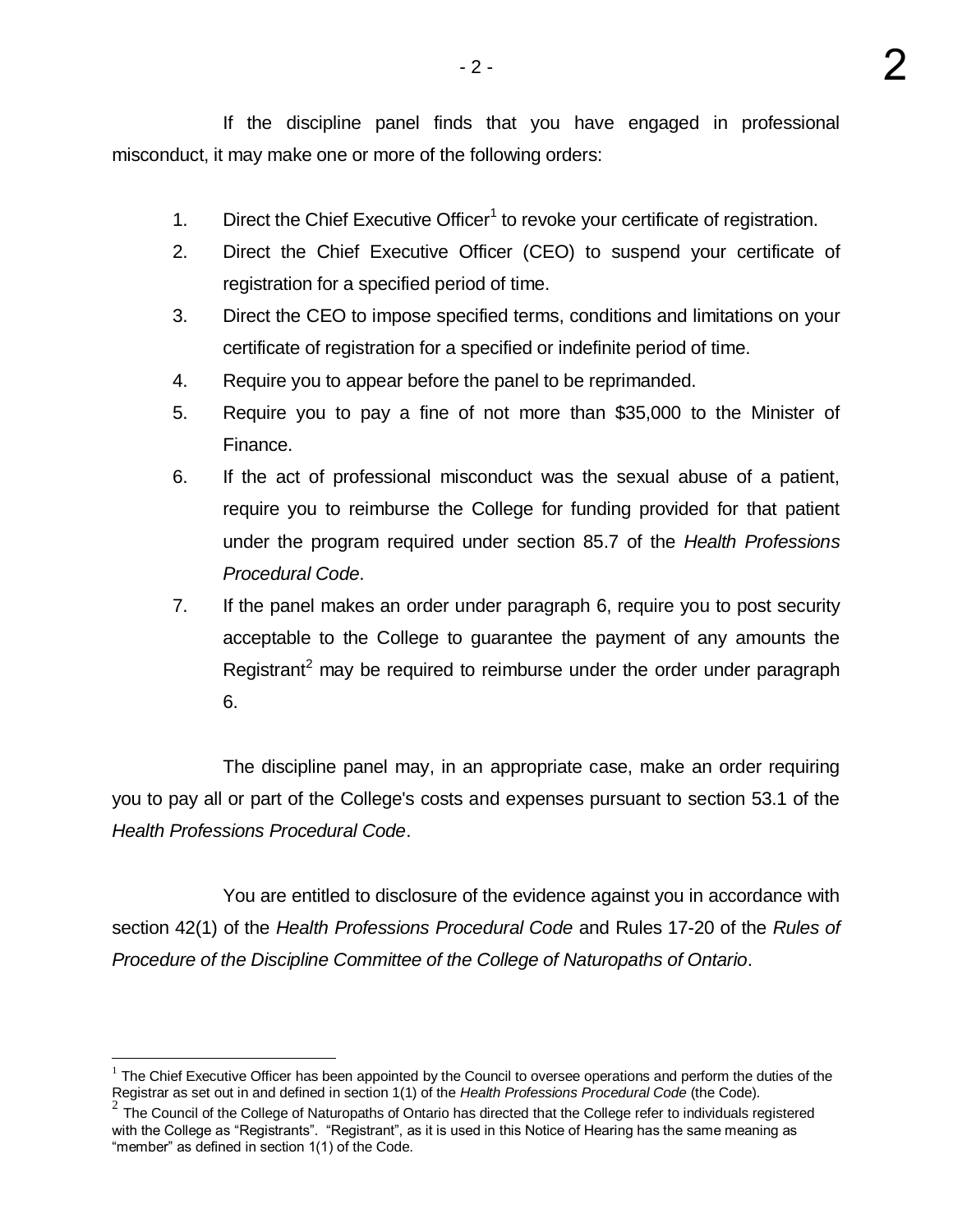You, or your representative, may contact the solicitor for the College, Rebecca Durcan, in this matter:

> Steinecke Maciura LeBlanc Barristers & Solicitors 401 Bay Street Suite 2308, P.O. Box 23 Toronto, ON M5H 2Y4

Telephone: (416) 644-4783 Facsimile: (416) 593-7867

Note that, Rules 17-20 of the *Rules of Procedure of the Discipline Committee of the College of Naturopaths of Ontario* also apply to you. Rules 18-20 state as follows:

## **RULE 18.** Documentary Disclosure

- 18.1 Each Party to a Proceeding shall deliver to every other Party (a) a list of, and (b) if not previously produced, copies of, all documents and things that the Party intends to produce or enter as evidence at the Discipline Hearing, in the case of the College, as soon as is reasonably practicable after the Notice of Hearing is served, and in the case of any other party, as soon as is reasonably practicable after disclosure by the College under this Rule, but in any case at least ten (10) days before the commencement of the Pre-Hearing Conference.
- 18.2 A Party who does not disclose a document or thing in compliance with sub rule 18.1 may not refer to the document or thing or introduce it in evidence at the Discipline Hearing without leave of the Panel, which may be on any conditions that the Panel considers just.
- 18.3 Where a party discovers a document or thing that it will refer to or give in evidence at the hearing after the disclosure date specified in subrule 18.1, the party shall make the disclosure immediately after the discovery.

**RULE 19.** Fact Witness Disclosure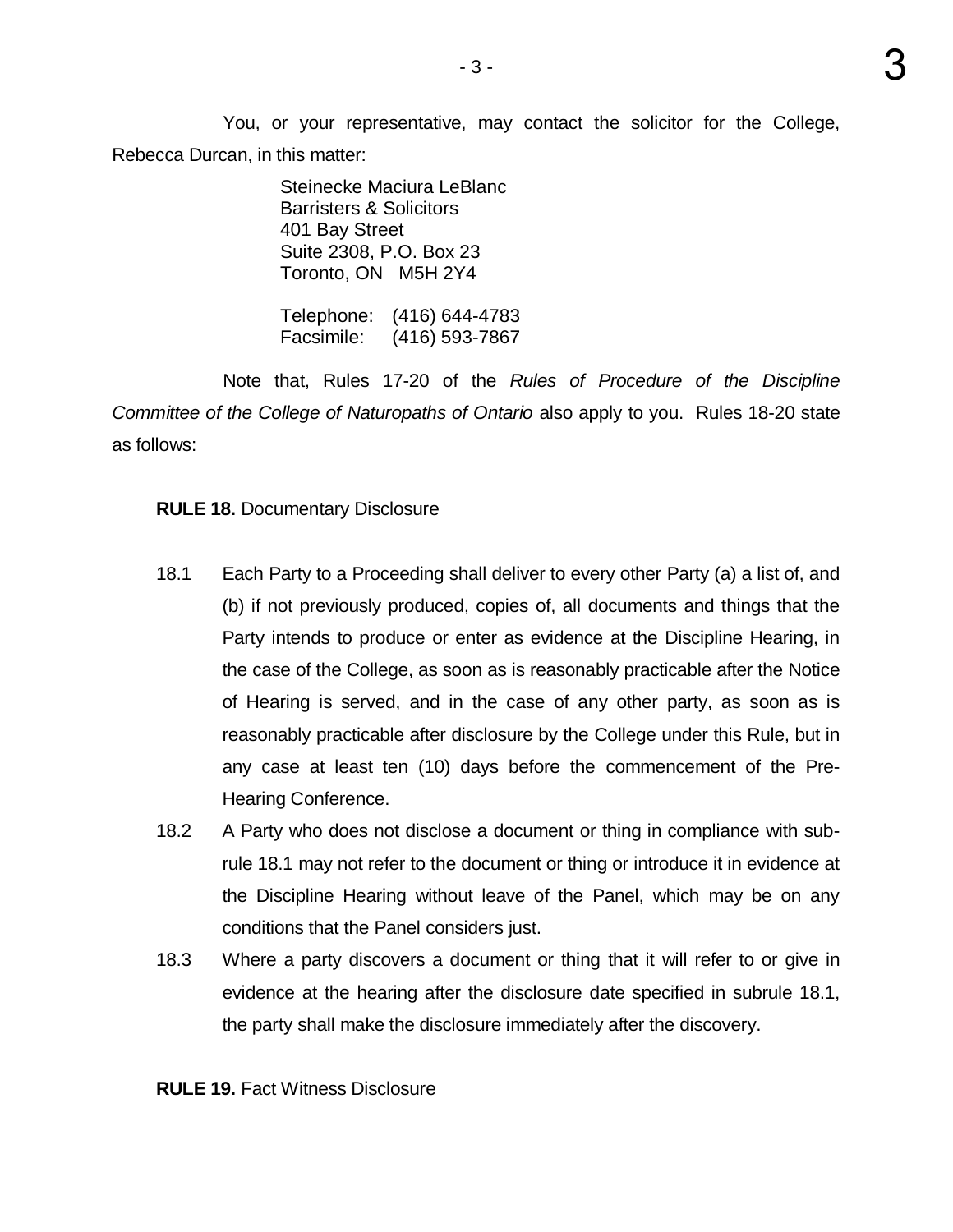- 19.1 A Party to a Proceeding shall serve every other Party a list of the witnesses the Party intends to call to testify on the Party's behalf at the Discipline Hearing, in the case of the College, as soon as is reasonably practicable after the Notice of Hearing is served, and in the case of any other Party, at least ten (10) days before the commencement of the Pre-Hearing Conference.
- 19.2 If no affidavit has been served in accordance with Rule 45 (Evidence by Affidavit), and material matters to which a witness is to testify have not otherwise been disclosed, a Party to a Proceeding shall provide to every other Party a summary of the evidence that the witness is expected to give at the Discipline Hearing on the merits, in the case of the College, as soon as reasonably practicable after the Notice of Hearing is served, and in the case of any other party, as soon as is reasonably practicable after disclosure by the College under this Rule, but in any case at least ten (10) days before the commencement of the Discipline Hearing.
- 19.3 The disclosure obligations set out in Rule 19.2 shall not apply to witnesses called in Reply that the College had no reasonable expectation of calling inchief.
- 19.4 A witness summary shall contain:
	- (a) the substance of the evidence of the witness;
	- (b) reference to any documents to which that witness will refer; and

(c) the witness's name and address or, if the witness's address is not provided, the name and address of a person through whom the witness can be contacted.

- 19.5 A Party who does not include a witness in the witness list or provide a summary of the evidence a witness is expected to give in accordance with these rules may not call that person as a witness without leave of the Panel, which may be on any conditions as the Panel considers just.
- 19.6 A witness may not testify to material matters that were not previously disclosed without leave of the Panel, which may be on any conditions that the Panel considers just.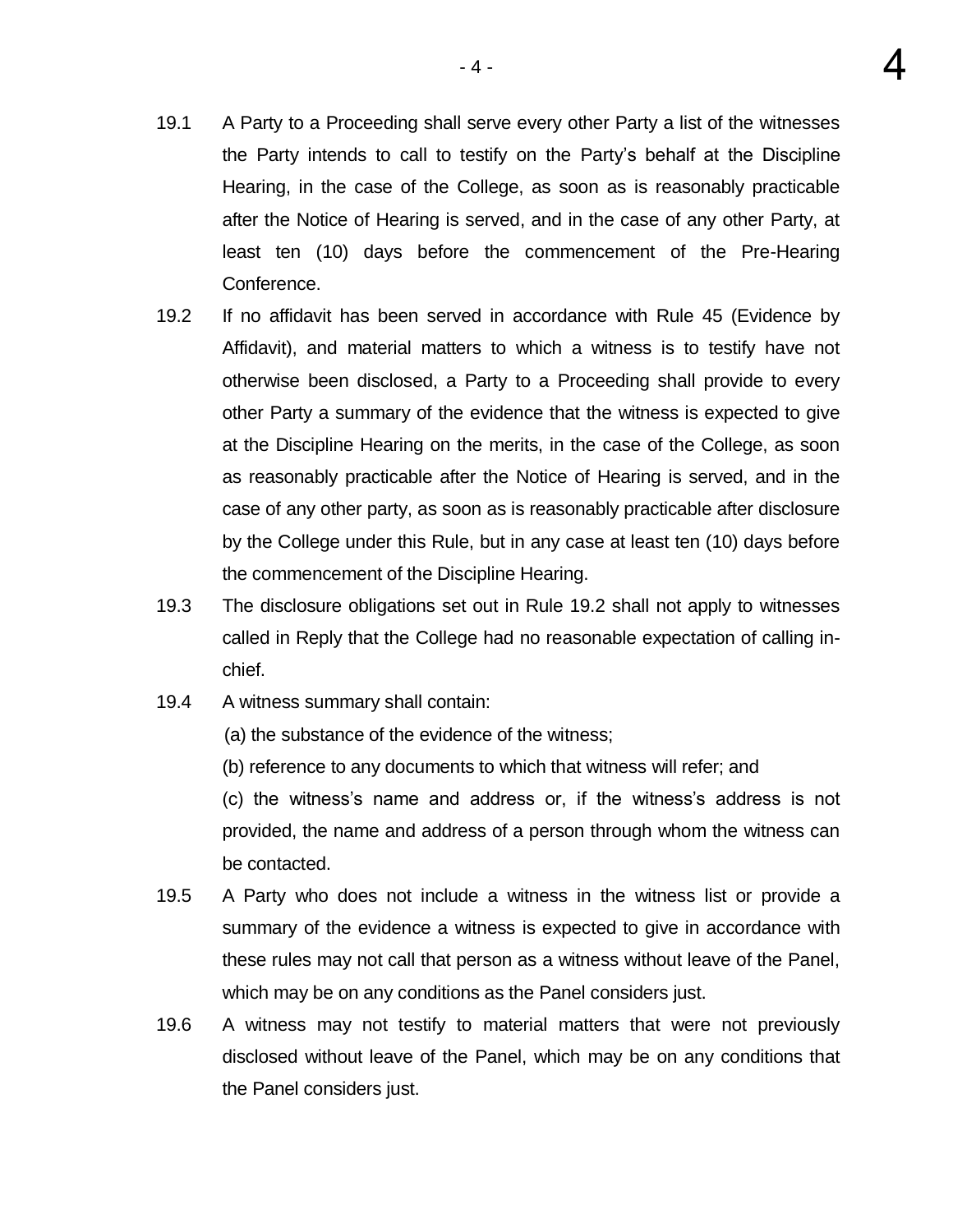**RULE 20.** Expert Opinion Disclosure

20.1 A Party who intends to call an expert to give expert opinion evidence at a Hearing shall:

(a) inform the other Parties of the intent to call the expert;

(b) identify the expert and the issue(s) on which the expert's opinion will be tendered;

(c) serve the other Parties with a copy of the expert's written report or, if there is no written report, an affidavit in accordance with RULE 45 (Evidence by Affidavit), or a witness summary in accordance with sub-rule 19.3; and

(d) file an "Acknowledgement Form – Expert's Duty" signed by the expert, in the form appended to these rules.

- 20.2 The College shall serve any expert report or affidavit or witness summary upon which the College intends to rely at the Hearing at least sixty (60) days before the commencement of the Hearing.
- 20.3 The Member shall serve any expert report upon which he or she intends to rely at least thirty (30) days before the commencement of the Hearing.
- 20.4 The College may serve a reply expert report at least fifteen (15) days before the commencement of the Hearing.
- 20.5 Where an expert report is filed, it shall at a minimum include the following information:
	- (a) qualifications of the expert;
	- (b) the instructions provided to the expert;
	- (c) the nature of the opinion being sought;
	- (d) the factual assumptions upon which the opinion is based; and
	- (e) a list of documents reviewed by the expert.
- 20.6 A Party who fails to comply with sub-rule 20.1 may not call the expert as a witness or file the expert's report or affidavit without leave of the Panel, which may be on any conditions that the Panel considers just.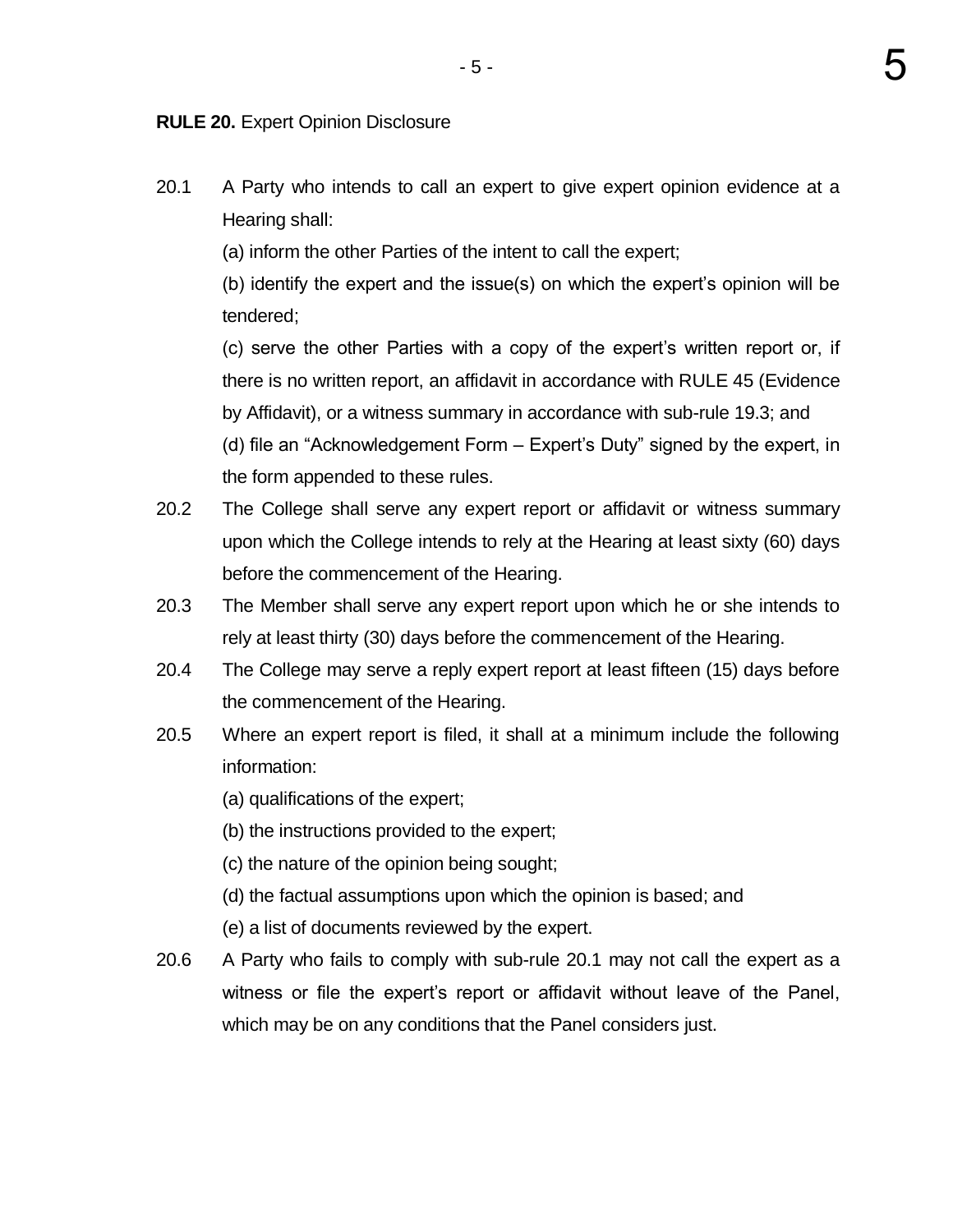- 6 -

Andrew Parr, CAE Chief Executive Officer College of Naturopaths of Ontario

 September 30, 2020 Date: \_\_\_\_\_\_\_\_\_\_\_\_\_\_\_\_\_\_\_\_\_\_\_\_ \_\_\_\_\_\_\_\_\_\_\_\_\_\_\_\_\_\_\_\_\_\_\_\_\_\_\_\_\_\_\_\_\_

TO: **DR. NATASHA TURNER, ND** Clear Medicine 123 Dupont Street Toronto, ON M5R 1V4 [drturner@clearmedicine.com](mailto:drturner@clearmedicine.com) 

> c/o **ROGER HORST**  Blaney McMurtry LLP 2 Queen Street East, Suite 1500 Toronto, Ontario M5C 3G5 [rhorst@blaney.com](mailto:rhorst@blaney.com)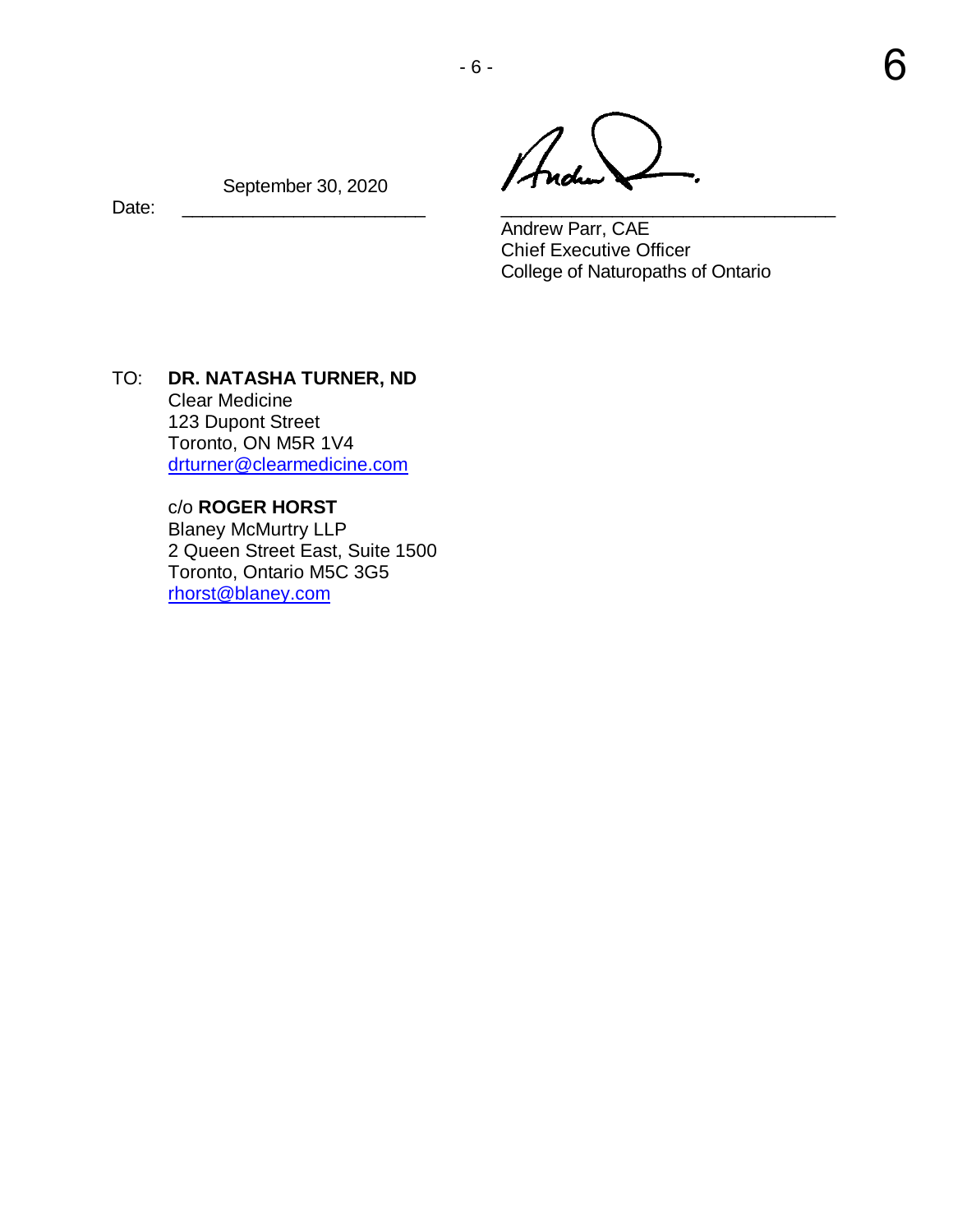# **STATEMENT OF SPECIFIED ALLEGATIONS**

## **The Registrant**

1. Dr. Natasha Turner, ND (the "Registrant") registered with the Board of Directors of Drugless Therapy – Naturopathy on or about October 28, 1999. The Registrant then became registered with the College of Naturopaths of Ontario (the "College") on July 1, 2015.

## **Advertising protection against and treatment of COVID-19**

- 2. As of March 1, 2020 Ontario and Canada were responding to the evolving COVID-19 pandemic.
- 3. As of March 1, 2020 there was no known cure to COVID-19 and/or immunization to COVID-19.
- 4. On or around March 23, 2020 the Registrant posted or permitted to be posted the following information on the website, [www.drnatashaturner.com:](http://www.drnatashaturner.com/)
	- a. "We are also providing an immune boost kit found on shop.drnatashaturner.com. Dr. Turner, ND created a researched based selection of products that can help to protect you from the virus and also to be taken in higher doses should you test positive."
- 5. On or around March 23, 2020 the Registrant posted or permitted to be posted the following information on the website, [www.drnatashaturner.com](http://www.drnatashaturner.com/) about the benefits of the immune boost kit:

COVID-19 Prevention Build-Your-Own Kit (Science-Based) 1-2 months supply – Recommend 3 months

- a.  $\vee$  Aids In Immune Function
- b.  $\vee$  Provides Antioxidant Activity
- c. ✔ Provides Natural Antiviral Support Due To The Olive Leaf Extract In The Clear Immune Essential
- d. ✔ Can Protect Against The COVID-19 Virus Due To Immune And Antiviral Support
- e. ✔ Suggested For Use During The Pandemic
- f.  $\vee$  Can Help To Treat The Symptoms Should An Infection Arise.
- g. ✔ Safe For Use For Men And Women. If You Are Taking Immuno-Supressive Drugs Contact Your Medical Professional
- h. ✔ Exception For Those Who Are Immune Compromised Or HIV Positive.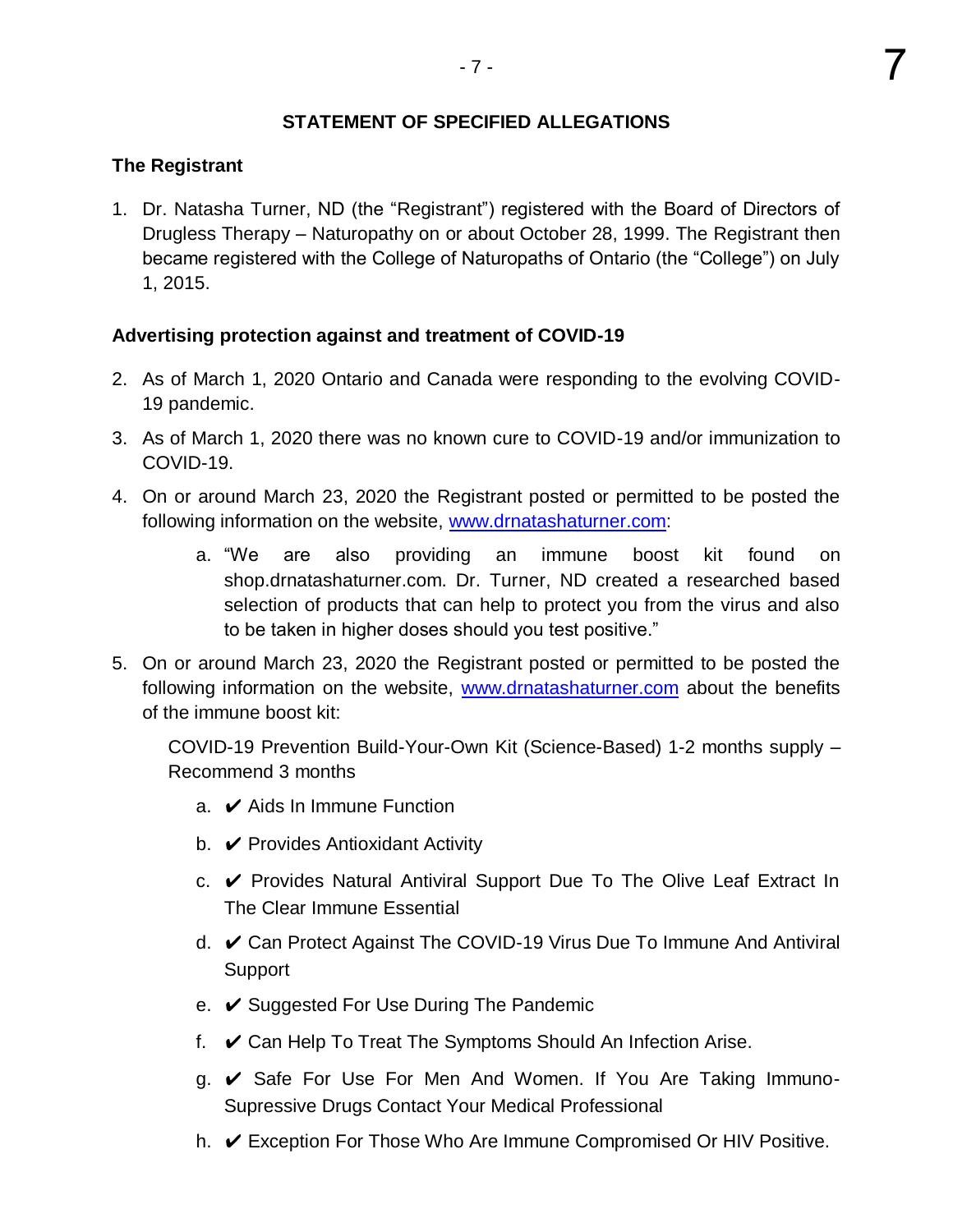## **Acts of Professional Misconduct**

- 6. It is alleged that the above noted conduct constitutes professional misconduct pursuant to section 51(1)(c) of the *Health Professions Procedural Code*, being Schedule 2 to the *Regulated Health Professions Act, 1991* (the "Code") as set out in one or more of the following paragraphs of section 1 of Ontario Regulation 17/14 made under the *Naturopathy Act, 2007*:
	- a. **Paragraph 1** Contravening, by act or omission, a standard of practice of the profession or failing to maintain the standard of practice of the profession, including but not limited to the following:
		- i. Advertising standard of practice; and/or
		- ii. Conflict of Interest standard of practice;
	- b. **Paragraph 7** Recommending or providing treatment that the Registrant knows or ought to know is unnecessary or ineffective;
	- c. **Paragraph 8.** Providing or attempting to provide services or treatment that the Registrant knows or ought to know to be beyond the Registrant's knowledge, skill or judgment.
	- d. **Paragraph 14**. Prescribing, dispensing, compounding or selling a drug or a substance for an improper purpose.
	- e. **Paragraph 17**  Acting in a conflict of interest when acting in a professional capacity;
	- f. **Paragraph 26**  Making a claim respecting a drug, substance, remedy, treatment, device or procedure other than a claim that can be supported as reasonable professional opinion; and/or
	- g. **Paragraph 46** Engaging in conduct or performing an act relevant to the practice of the profession that, having regard to all the circumstances, would reasonably be regarded by Registrants as disgraceful, dishonourable or unprofessional.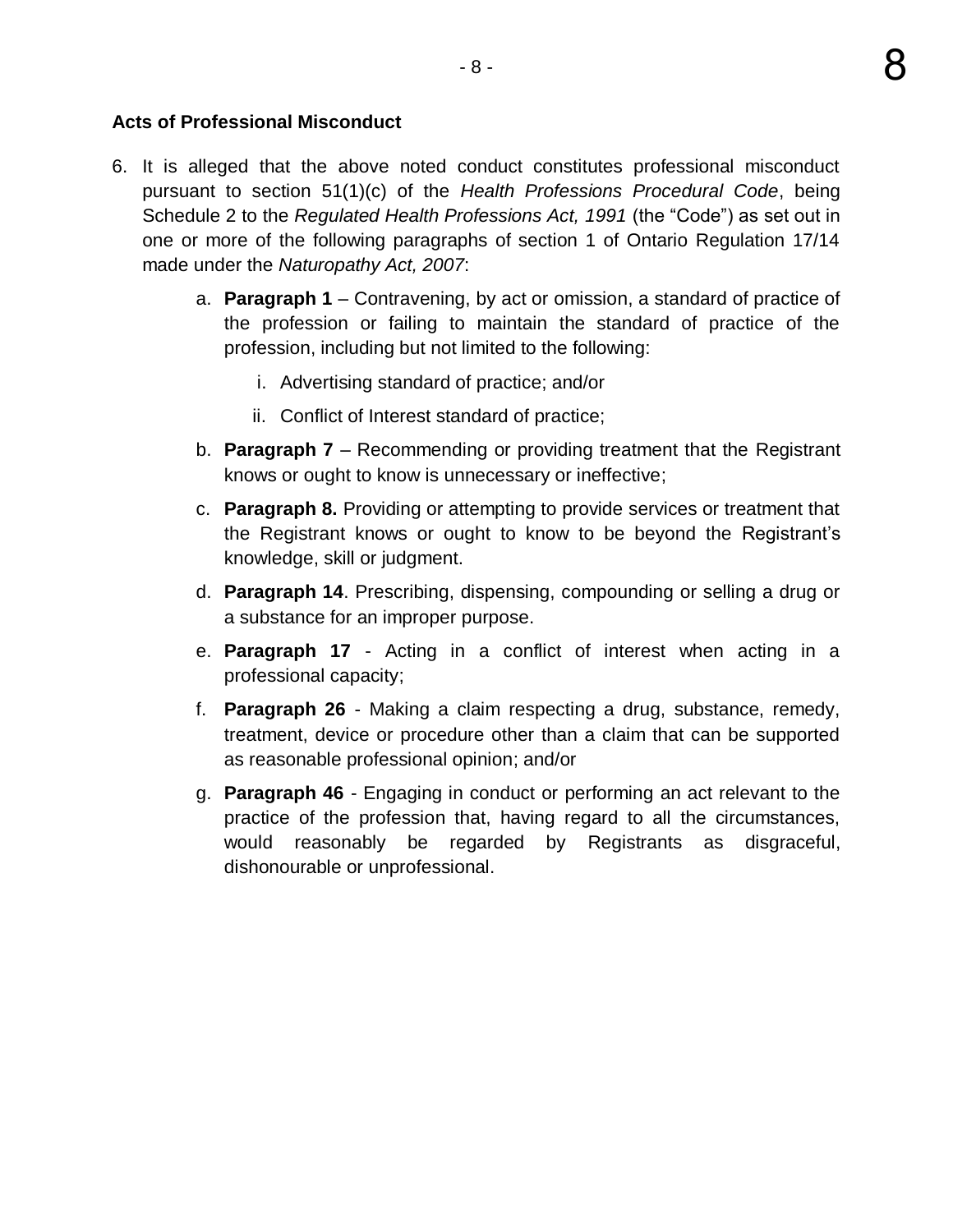# **APPENDIX**

- 1. The documents to be tendered in evidence at the hearing have been sent with this Notice of Hearing.
- 2. The *Rules of Procedure of the Discipline Committee* have been sent with this Notice of Hearing.
- 3. Take notice that the documents that have been and may later be disclosed to you will be tendered as business documents pursuant to the *Evidence Act* of Ontario.
- 4. All documents that are disclosed to you in this matter are disclosed on the basis that they are to be used solely for the purpose of this proceeding and for no other purpose.